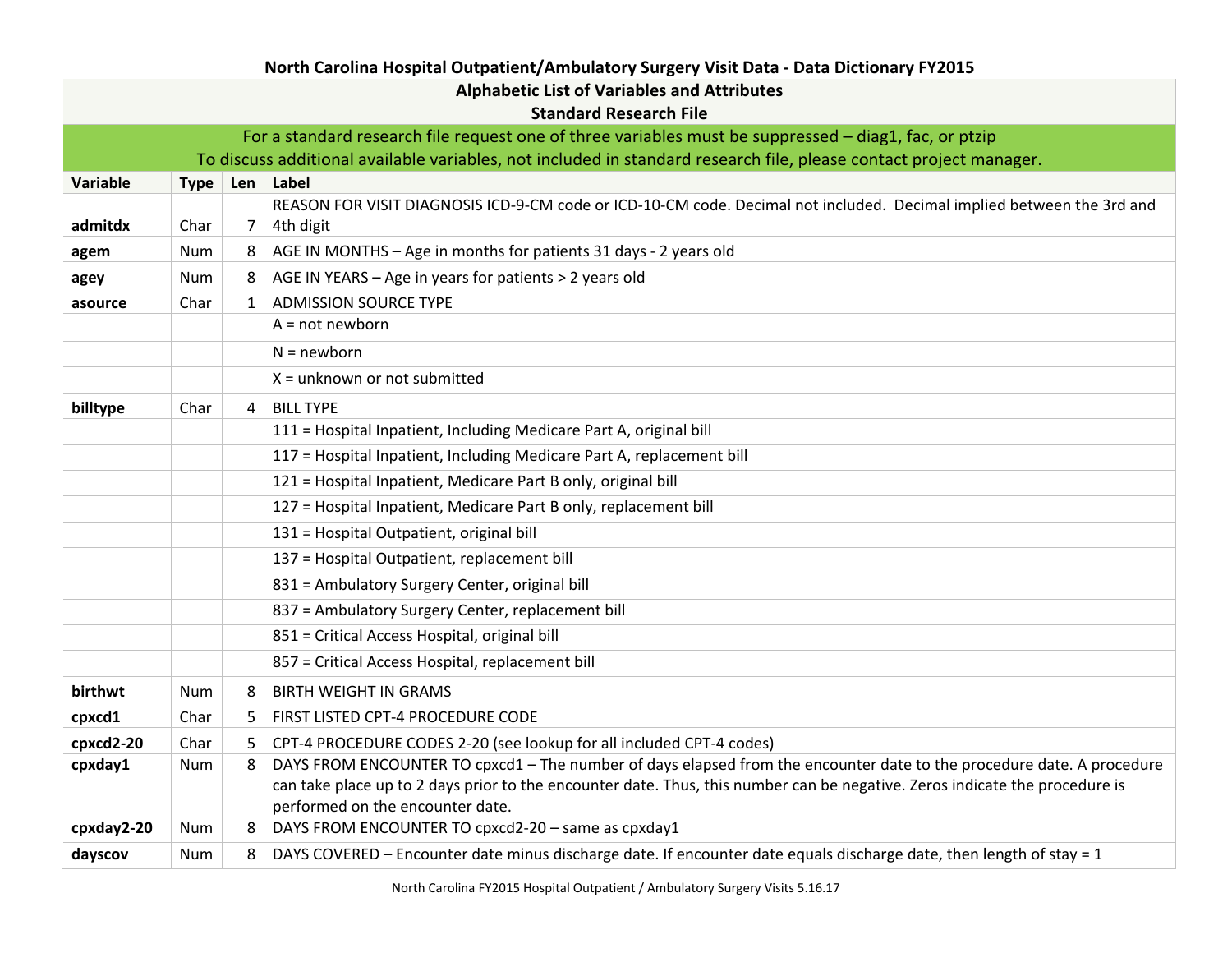| diag1        | Char         | 7              | FIRST LISTED DIAGNOSIS CODE - ICD-9-CM code or ICD-10-CM code. Decimal not included. Decimal implied between the 3rd<br>and 4th digit. (see lookup for all included diagnosis codes and diagnosis methods (ICD-9 or ICD-10)) |
|--------------|--------------|----------------|------------------------------------------------------------------------------------------------------------------------------------------------------------------------------------------------------------------------------|
| diag2-diag25 | Char         | $\overline{7}$ | DIAGNOSIS CODES 2-25 (same as diag1)                                                                                                                                                                                         |
| erflag       | Num          | 8              | PRESENCE OF ED REV CODE (045x) = $1 -$ Patient admitted from ED to inpatient, Truven Derived Variable                                                                                                                        |
| ethnicity    |              | 3              | ETHNICITY $-1$ = Non-Hispanic, 2 = Hispanic                                                                                                                                                                                  |
|              | Char<br>Char |                | FACILITY ID - Truven Hospital identification number (lookup contains facility name, address, and zip code)                                                                                                                   |
| fac          | Char         | <b>11</b>      | FISCAL YEAR - Four-digit fiscal year                                                                                                                                                                                         |
| fyear        |              | 6              |                                                                                                                                                                                                                              |
| orflag       | Num          | 8              | PRESENCE OF OR REV CODE (036x) = 1 - Indication of operating room use during stay, Truven Derived Variable                                                                                                                   |
| payer1       | Char         | 5.             | PRIMARY PAYER CODE - State-specific payer code                                                                                                                                                                               |
|              |              |                | 09 = Self Pay (historical P)                                                                                                                                                                                                 |
|              |              |                | 10 = Central Certification (historical F)                                                                                                                                                                                    |
|              |              |                | 11 = Other Non-Federal Program (historical X)                                                                                                                                                                                |
|              |              |                | 12 = Preferred Provider Organization (PPO) (historical Z)                                                                                                                                                                    |
|              |              |                | 13 = Point of Service (POS) (historical Y)                                                                                                                                                                                   |
|              |              |                | 14 = Exclusive Provider Organization (EPO) (historical J)                                                                                                                                                                    |
|              |              |                | 15 = Indemnity Insurance (Historical L)                                                                                                                                                                                      |
|              |              |                | 16 = Health Maintenance Organization (HMO) Medicare Risk (Historical K)                                                                                                                                                      |
|              |              |                | (A/AM = historical automobile medical)                                                                                                                                                                                       |
|              |              |                | BL = Blue Cross & Blue Shield (historical B)                                                                                                                                                                                 |
|              |              |                | CH = Champus (historical C)                                                                                                                                                                                                  |
|              |              |                | CI = Commercial Insurance (historical I)                                                                                                                                                                                     |
|              |              |                | DS = Disability (historical G)                                                                                                                                                                                               |
|              |              |                | HM = Health Maintenance Organization (HMO) (historical H)                                                                                                                                                                    |
|              |              |                | LI = Liability (historical Q)                                                                                                                                                                                                |
|              |              |                | LM = Liability Medical (historical R)                                                                                                                                                                                        |
|              |              |                | MA = Medicare Part A (historical M)                                                                                                                                                                                          |
|              |              |                | $MB =$ Medicare Part B (historical T)                                                                                                                                                                                        |
|              |              |                | MC = Medicaid (historical D)                                                                                                                                                                                                 |
|              |              |                | (N = historical other government)                                                                                                                                                                                            |
|              |              |                | OF = Other federal program (historical V)                                                                                                                                                                                    |
|              |              |                | (S = historical self-insured)                                                                                                                                                                                                |
|              |              |                | $TV = Title V (historical 1)$                                                                                                                                                                                                |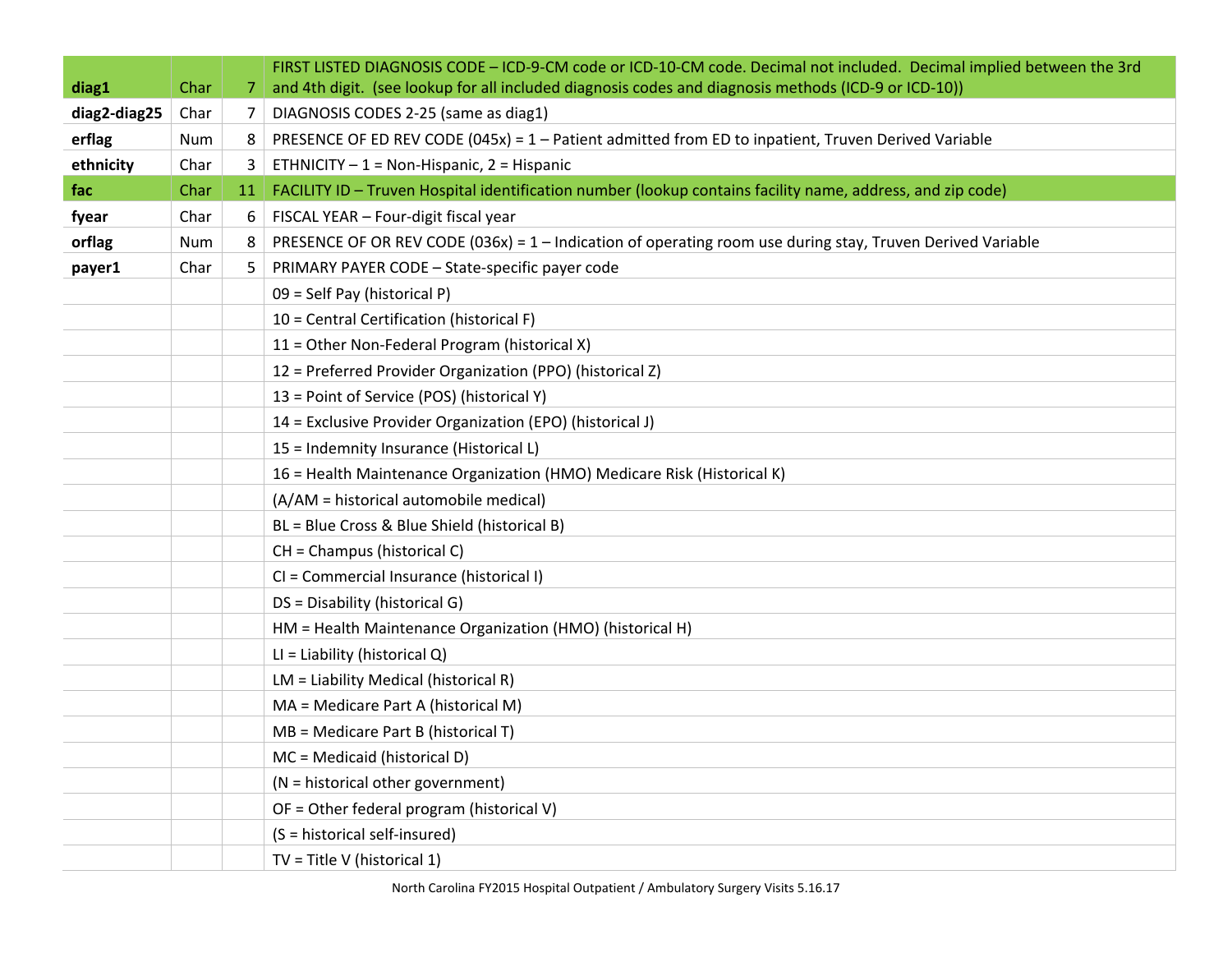|           |      |    | VA = Veteran Administration Plan (historical 2)                                                                       |
|-----------|------|----|-----------------------------------------------------------------------------------------------------------------------|
|           |      |    | WC = Workers Compensation Health Claim (historical W)                                                                 |
|           |      |    | ZZ = Mutually defined unknown (historical U)                                                                          |
| payer2-3  | Char | 5  | PAYER CODE 2-3 - secondary payer sources, same as payer1                                                              |
| paysub1-3 | Char | 4  | PAYER SUBCLASS 1-3 - Payer sub-classification code (see lookup)                                                       |
| ptcnty    | Char | 3  | PATIENT COUNTY - 3 digit FIPS COUNTY CODE                                                                             |
| ptstate   | Char | 2  | <b>PATIENT STATE - State Abbreviation</b>                                                                             |
| ptzip     | Char | 5. | <b>5 DIGIT PATIENT ZIP CODE</b>                                                                                       |
| race      | Char | 3  | <b>RACE</b>                                                                                                           |
|           |      |    | 1 = American Indian (historical 1)                                                                                    |
|           |      |    | 2 = Asian (historical 2)                                                                                              |
|           |      |    | 3 = Black or African-American (historical 3)                                                                          |
|           |      |    | 4 = Native Hawaiian or Pacific Islander (historical 2)                                                                |
|           |      |    | 5 = Caucasian (historical 4)                                                                                          |
|           |      |    | $6 =$ Other race                                                                                                      |
|           |      |    | 9 = Patient declined or unavailable                                                                                   |
| revchg1   | Num  | 8  | ROUTINE CHARGES - Routine charges, sum of revenue codes 101, 110-179, 190-199, 670-679, 1001-1002                     |
| revchg2   | Num  | 8  | ICU/CCU CHARGES - ICU/CCU charges, sum of revenue codes 200-219                                                       |
| revchg3   | Num  | 8  | SURGERY CHARGES - Surgical charges, sum of revenue codes 360-379, 710-729                                             |
| revchg4   | Num  | 8  | LAB CHARGES - Lab and blood charges, sum of revenue codes 300-319, 390-399, 740-759                                   |
| revchg5   | Num  | 8  | PHARMACY CHARGES - Pharmacy charges, sum of revenue codes 250-269, 630-639                                            |
| revchg6   | Num  | 8  | RADIOLOGY CHARGES - Radiology charges, sum of revenue codes 280-289, 320-359, 400-409                                 |
| revchg7   | Num  | 8  | RESPIRATORY CHARGES - Respiratory charges, sum of revenue codes 410-419, 460-469                                      |
| revchg8   | Num  | 8  | THERAPY CHARGES - Therapy charges, sum of revenue codes 420-449, 470-479                                              |
| revchg9   | Num  | 8  | SUPPLIES CHARGES - Supplies charges, sum of revenue codes 270-279, 620-629                                            |
|           |      |    | OTHER CHARGES - Other charges, sum of revenue codes 70-77, 100, 180-189, 220-249, 290-299, 380-389, 450-459, 480-619, |
| revchg10  | Num  | 8  | 640-669, 681-709, 730-739, 760-771, 780, 790-861, 880-929, 931-932, 940-949, 951-952, 960-999                         |
| sex       | Char |    | $SEX - F = FEMALE, M = MALE, U = UNKNOWN$                                                                             |
| source    | Char | 3  | POINT OF ORIGIN (Related to Admission Source Type - asource - A = not newborn, N = newborn)                           |
|           |      |    | 1 = Non-health care facility point of origin (asource A only)                                                         |
|           |      |    | 2 = Clinic or physician's office (asource A only)                                                                     |
|           |      |    | 4 = Transfer from a hospital (different facility) (asource A only)                                                    |

North Carolina FY2015 Hospital Outpatient / Ambulatory Surgery Visits 5.16.17